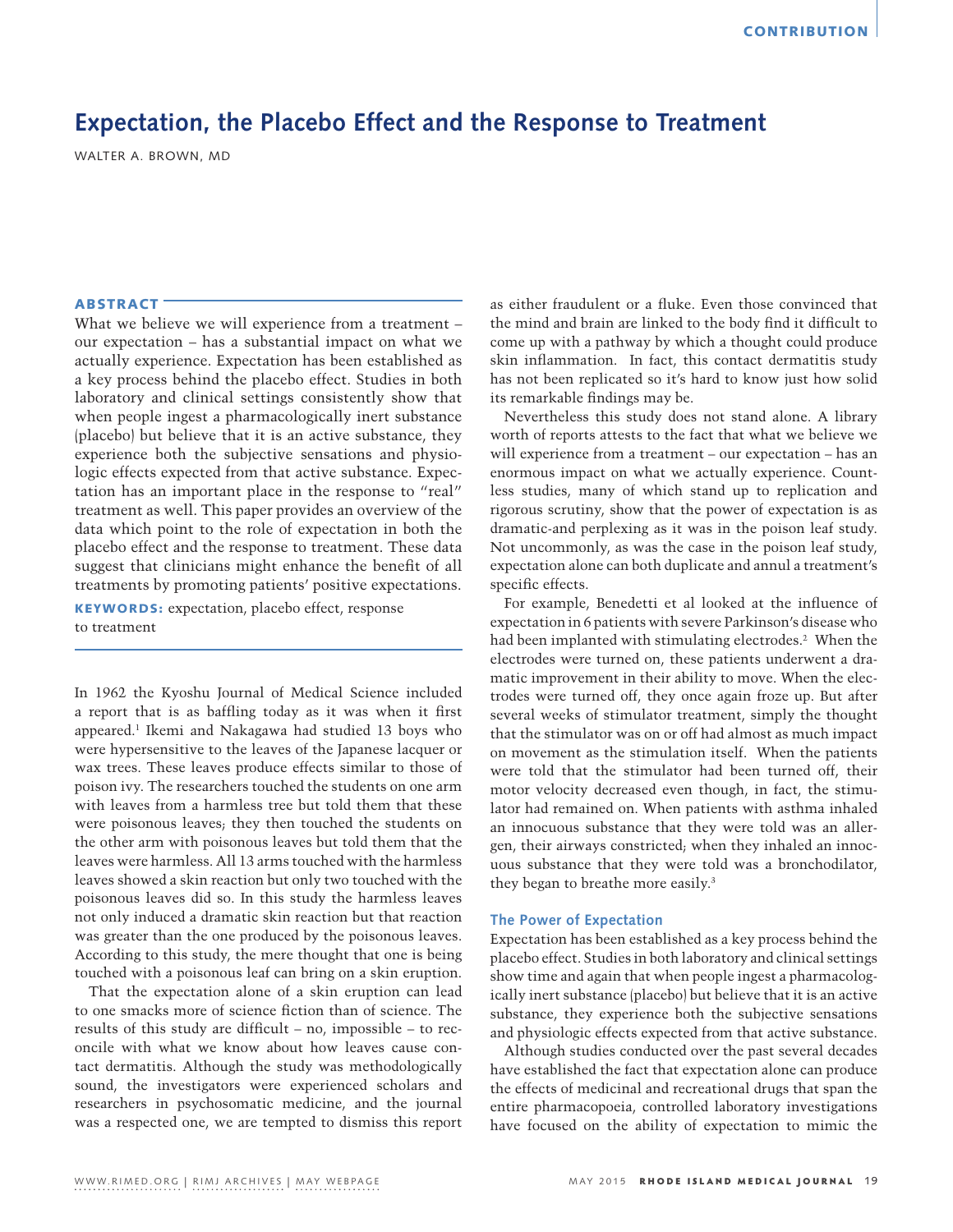effects of caffeine, alcohol and analgesics. These substances lend themselves particularly well to controlled studies of expectation; they are widely used, their effects are well known and they can be given safely to healthy subjects.

Schneider et al's study of caffeine expectation is noteworthy for its rigorous methodology.4 The investigators took great care to both promote the expectation that caffeine would be ingested and to maintain double-blind conditions. Two groups of 15 subjects each were given decaffeinated coffee. One group was told that the coffee was decaffeinated, the other that the coffee was regular (caffeinated). Both groups watched as the experimenter added scoops of coffee to the coffee machine and brewed the coffee. Before drinking the coffee, all participants read a one-page flyer about the effects of caffeine on the cardiovascular system, cognitive efficiency and alertness.

Participants who were told that they would consume caffeinated coffee reported greater alertness than those who were told (accurately) that the coffee was decaffeinated. The caffeine expectation group also showed an increase in diastolic blood pressure and an improvement in reaction time not seen in the control group.

A key feature of expectation – induced placebo responses – is that they are shaped by what a person believes they will experience from a substance and not by the pharmacologic properties of that substance. In many instances what a person believes about a drug's effects is close to its actual effects. But when belief diverges from reality, it is the belief more than the pharmacologic reality that determines the nature of the response.

For example, people who believe (incorrectly) that alcohol increases sexual arousal, report an increase in sexual arousal when they drink either real or placebo alcohol. Likewise the extent to which people believe that alcohol will induce intoxication or result in problems with coordination determines the degree to which they, in fact, experience these effects.<sup>5</sup>

# **Expectation and the Response to "Real" Treatment**

Although the role of expectation in treatment response has been most thoroughly investigated in experimental studies of placebo treatment, it is abundantly clear that expectation has a sizeable impact on the response to "real " treatments. Not uncommonly expectation has a greater impact on clinical outcome than a drug's pharmacologic activity. In one of the few studies that have examined the specific influence of expectation on the results of a clinical trial, a large number of depressed patients were treated with either placebo, St. John's wort or the antidepressant, sertraline.<sup>6</sup> Patients improved to the same extent with all three treatments. But when patients were asked to guess the treatment to which they had been assigned, those who thought they had been assigned to placebo showed little clinical improvement irrespective of what they had actually received; those who guessed that they had been given St. John's wort showed uniformly large improvement irrespective of what they

actually received (including placebo) and those who guessed that they had received sertraline showed large improvements whether they actually got sertraline or placebo. The researchers concluded that, "Patient beliefs regarding treatment may have a stronger association with clinical outcome than the actual medication received." Consistent with these findings, depressed patients who expected an experimental antidepressant to be very effective were far more likely to respond to the treatment (90% responded) than those who anticipated that the same antidepressant would be only somewhat effective (33% responded).7

The importance of the placebo response, and in particular expectation, to the outcome of "real" treatment is dramatically illustrated in studies of open versus hidden treatment.<sup>8</sup> In hidden treatment patients are not aware of when they receive treatment. The treatment is delivered intravenously by a preprogrammed infusion machine. Open treatment is provided in the usual manner; a doctor comes to the bedside, administers the infusion, and tells the patient what to expect from the medication (eg, "This is a potent painkiller; your pain should subside in a few minutes."). Invariably open treatment produces substantially greater effects than hidden treatment. For example, in comparisons of open and hidden morphine infusion in patients with postoperative pain, the open morphine infusion provided significantly greater pain relief than the same amount of morphine administered without the patient's knowledge. In some studies of analgesics, patients given open treatment got substantial pain relief, whereas those treated covertly got no pain relief whatsoever.

Likewise in a study of postoperative patients treated for anxiety, those who received open infusions of diazepam experienced significant relief, whereas those who got hidden diazepam infusions had no reduction in anxiety.8

The difference in outcome between open and covert treatment is a measure of the placebo effect, or more precisely, the impact of the perception that one is receiving beneficial treatment on the response to that treatment. The facts that a treatment's effectiveness is notably greater when the patient knows that the treatment is being administered and that in some instances the treatment's effectiveness depends entirely on that knowledge can usefully inform the manner in which treatments are applied. Clearly patients benefit most from medication when it is given along with information and a ritual that promote the expectation of relief. Whether a deliberately enhanced treatment ritual – such as the wearing of a white coat and stethoscope or prolonged, elaborate cleansing of an area to be injected – further enhance medication benefit remain to be seen.

Patients come to treatment with a surfeit of expectations about what sort of treatment they need, what treatment will be of most benefit, and how they will respond to a specific treatment. But it's what their physician conveys to them about treatment that has the greatest impact on their expectations and, accordingly, on the component of their response – and it can be a considerable one – attributable to the placebo